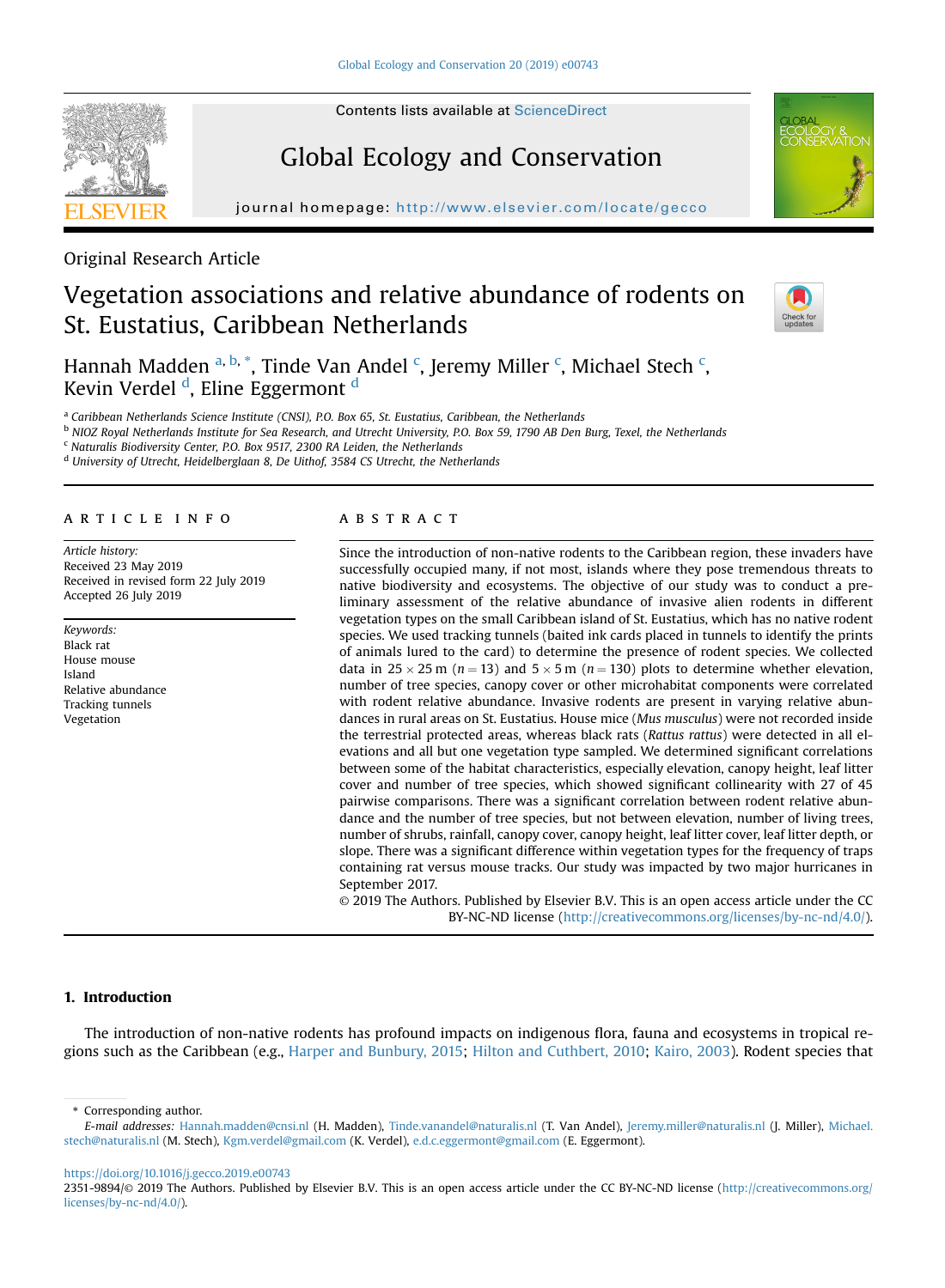have invaded the region are the black rat (Rattus rattus Linnaeus, 1758), house mouse (Mus musculus Linnaeus, 1758), Norway or brown rat (Rattus norvegicus Berkenhout, 1769), and red-rumped agouti (Dasyprocta leporina Linnaeus, 1758; [Taylor, 2010](#page-9-0)). Rats and house mice are among the most widespread invasive alien species occupying >80% of island groups worldwide [\(Atkinson, 1985](#page-7-0)). Many, if not most, Caribbean islands have been colonised by one or more species of non-native rodents (Borroto-Páez and Woods, 2012). These were first likely introduced in the 17th century and thereafter invaded the region [\(Abdelkrim et al., 2005](#page-7-0)). Native biota on islands have often evolved in the absence of mammalian predators, and compared with organisms found on the mainland, island species generally comprise fewer populations and/or have smaller total population sizes [\(Reaser et al., 2007\)](#page-9-0). These characteristics, coupled with isolation and endemism, make island ecosystems especially sensitive to disturbance, whereby species are more vulnerable to extinction at rates that often exceed those of continental species. Thanks in part to their generalist diets ([Shiels et al., 2013](#page-9-0)), non-native rodents are able to thrive in these insular ecosystems ([Courchamp et al., 2003\)](#page-8-0).

As well as being limited by food availability [\(French et al., 1974](#page-8-0); [Gilbert and Krebs, 1981;](#page-8-0) [Petryszyn, 1982\)](#page-8-0), rodent densities are known to vary with local vegetation structure. This suggests that available food resources are strongly associated with microhabitats, which in turn can be used to determine rodent relative abundance ([Price and Waser, 1984](#page-8-0)). However, accurately assessing the density of small mammal populations in a variety of habitats is labor-intensive and costly ([Engeman and](#page-8-0) [Whisson, 2006](#page-8-0)), thus necessitating the use of relative abundance measures ([Caughley, 1977;](#page-7-0) [Pollock et al., 1990](#page-8-0)). In addition to being cheaper and quicker to measure, relative abundance indices can often provide useful information [\(Caughley, 1977;](#page-7-0) [Blackwell et al., 2002\)](#page-7-0). The techniques most commonly employed to determine relative indices of rodent abundance are snap trapping and footprint tracking ([Innes, 1990](#page-8-0); [Innes et al., 1995](#page-8-0); [Brown et al., 1996\)](#page-7-0). In addition to the advantages mentioned above, these types of indexing techniques significantly reduce the risk of coming into contact with zoonotic diseases such as hantavirus or leptospirosis [\(Whisson et al., 2005\)](#page-9-0), although they are not without risk. Rodents favor areas with relatively high plant cover, which is thought to reduce their risk of predation [\(King et al., 1996;](#page-8-0) [Cox et al., 2000;](#page-8-0) [Shiels and Ramírez de](#page-9-0) [Arellano, 2018\)](#page-9-0). House mice may be more prevalent in disturbed, densely vegetated habitats with grass present, whereas black rats are often found in habitats with trees, but can occupy a wide range of habitats [\(Shiels et al., 2017](#page-9-0)).

House mice are one of the most widespread invasive alien mammals on islands, yet conservation actions on invasive rodents have primarily focused on rats [\(Howald et al., 2007](#page-8-0); [Angel et al., 2009](#page-7-0); [Duron et al., 2017](#page-8-0)). On islands in the Southern Ocean, mice have been documented feeding on at least 15 species of endemic, native and introduced flora species, as well as several invertebrate fauna species. On Gough Island two seabird species experienced high breeding failure as a result of mice, which were observed attacking and killing chicks up to 300 times their mass [\(Wanless et al., 2007\)](#page-9-0). [Wanless et al. \(2007\)](#page-9-0) argue that the impacts of mice are likely to be most detrimental on islands where they are the only introduced mammal, since in the absence of larger introduced mammalian competitors high densities of mice can trigger predatory behavior. The impacts of rat predation on native species vary widely and depend on factors such as the physical environment, food availability, the behavior and population density of rats, and the presence of other predators or competitors [\(Angel et al.,](#page-7-0) [2009](#page-7-0)). On Lord Howe Island, five species of indigenous forest birds became extinct within five years following the introduction of black rats [\(Towns et al., 2006\)](#page-9-0). Similarly, on Midway Island, two species of land birds disappeared within 18 months. On Big South Cape Island in New Zealand, numerous endemic and native bat and bird species went extinct following the introduction of invasive black rats ([Towns et al., 2006](#page-9-0)). Where both rodents coexist, rats are considered strong competitors of mice, negatively impacting their abundance and even excluding them entirely when food supplies are limited [\(Choquenot and Ruscoe, 2000](#page-8-0); [Courchamp et al., 2000](#page-8-0); [Ruscoe, 2001;](#page-9-0) [Caut et al., 2007](#page-8-0)). Studies in New Zealand forests have demonstrated that where populations of mice and ship rats coexist, mice are scarcer than rats [\(King et al., 1996](#page-8-0)). However, mice populations can spike dramatically following measures to control rats [\(Innes et al., 1995](#page-8-0); [Murphy et al., 1999](#page-8-0); [Caut et al.,](#page-8-0) [2007](#page-8-0); [Witmer et al., 2007a,b](#page-9-0)).

St. Eustatius is a special municipality of The Netherlands situated in the northern Lesser Antilles with a human population of around 3900 ([CBS 2013](#page-8-0)). No research on rodent presence and distribution had previously been conducted on St. Eustatius, and one of the objectives of our study was to determine the relative abundance of rodents in different vegetation types and at varying elevations. Two Important Bird Areas (IBA) are designated for St. Eustatius. The Quill IBA (AN008) provides a habitat for a number of restricted-range, forest-dependent species, and Boven IBA (AN007) provides nesting habitat for a regionally important breeding population of red-billed tropicbirds (Phaethon aethereus, Linnaeus, 1758, hereafter tropicbirds) ([Collier](#page-8-0) [and Brown, 2008;](#page-8-0) [Geelhoed et al., 2013\)](#page-8-0). This preliminary assessment forms part of a larger rodent control pilot project targeting two key biodiversity areas on St. Eustatius, namely the lower outer slope of the Quill volcano and Pilot Hill. The former falls within the aforementioned IBA (AN008) and the latter is a coastal habitat that supports nesting tropicbirds, where previous studies have documented predation of eggs by invasive rats ([Chan, 2013;](#page-8-0) [Madden, 2015](#page-8-0)).

Two native rodent species have been documented from archeological sites on the St. Christopher Bank. The oryzomyine rice rat (Pennatomys nivalis, [Turvey et al., 2010\)](#page-9-0) is thought to have been extirpated by European settlers in the early 20th century ([Brace et al., 2015](#page-7-0)). The red-rumped agouti no longer exists on St. Eustatius, but a subspecies (Dasyprocta leporina noblei) is described as present on St. Kitts (Borroto-Páez and Woods, 2012). Today, the black rat and house mouse are recorded as present on St. Eustatius [\(Van Buurt and Debrot, 2012\)](#page-9-0), whereas the brown rat (Rattus norvegicus) is not [\(Borroto-P](#page-7-0)á[ez and](#page-7-0) [Woods, 2012\)](#page-7-0). Besides bats, no other native mammals are listed as being present on St. Eustatius [\(Pedersen et al., 2018](#page-8-0)). The presence of rats in rural areas can have significant negative impacts not only on native birds, but also on crabs, reptiles and insects, as well as indigenous flora ([Shiels et al., 2013](#page-9-0); [Samaniego-Herrera, 2014\)](#page-9-0). Elucidating the detrimental effects of rodents on native species, particularly in the aforementioned conservation hotspots, is a crucial step towards developing an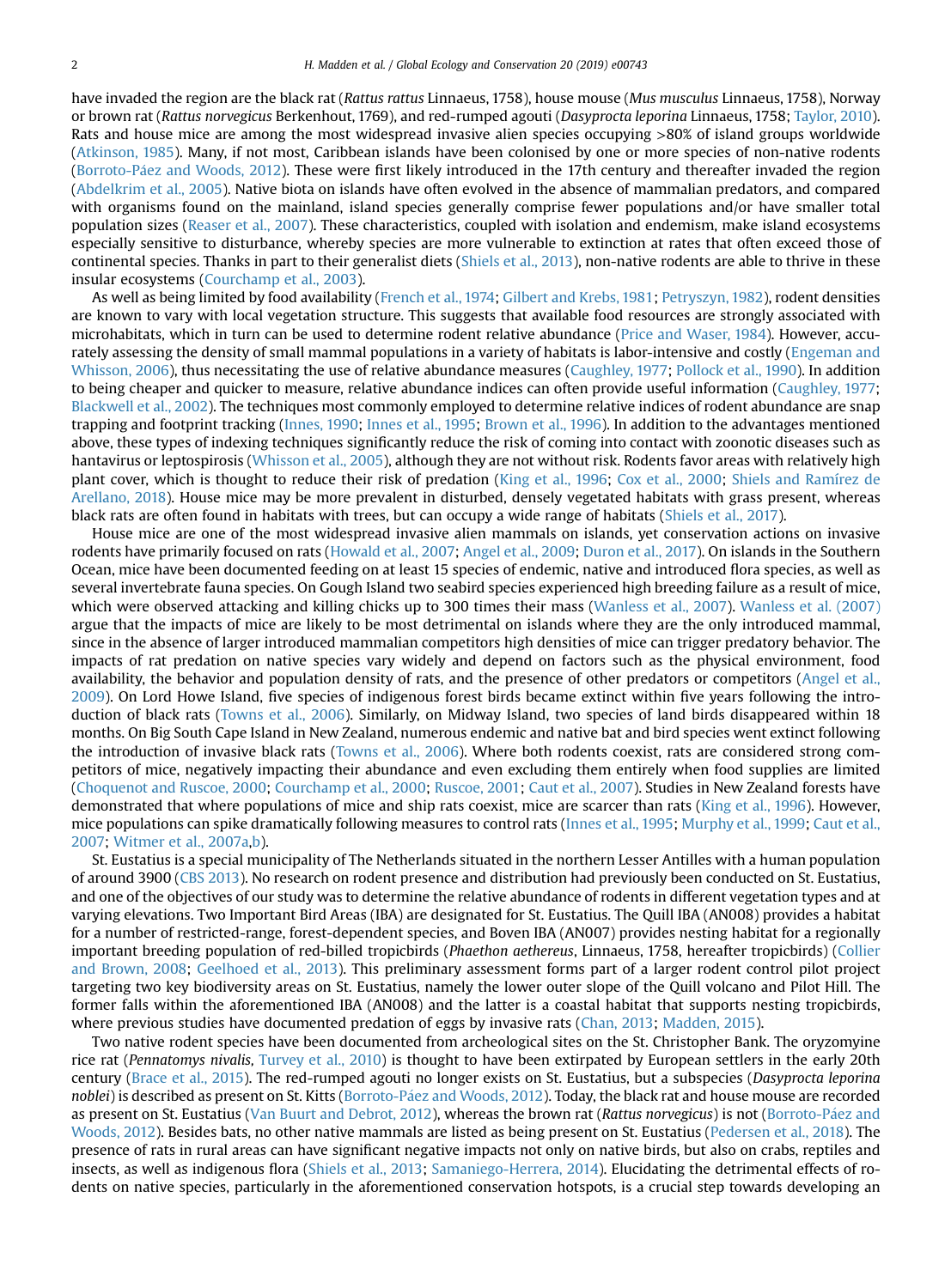effective control/eradication management plan. The aim of this study was to conduct a preliminary assessment of rodent densities in different vegetation types, which will be repeated throughout the duration of the project to assess temporal fluctuations in rodent populations and to determine whether these are affected by rainfall, microhabitat, or other factors.

#### 2. Materials and methods

## 2.1. Study areas

St. Eustatius (21 km $^2$ ) (17° 28' – 17° 32' N, 62° 59–63° W) comprises two volcanic areas separated by lowlands [\(Van Andel](#page-9-0) [et al., 2016](#page-9-0)). Boven (289 m) to the north consists of five extinct volcanic centers, whereas the Quill (600 m) to the south is a dormant stratovolcano [\(Axelrod, 2017](#page-7-0); [Roobol and Smith, 2004](#page-9-0); [Van Andel et al., 2016](#page-9-0)). The Quill (~220 ha) and Boven (~320 ha) are terrestrial protected areas (TPA) that are actively managed by St. Eustatius National Parks Foundation ([Collier](#page-8-0) [and Brown, 2008](#page-8-0)). The aforementioned IBAs overlap with the TPAs. Both areas are covered in secondary dry forest [\(Van](#page-9-0) [Andel et al., 2016](#page-9-0)). Fieldwork was conducted in 13 of the 15 different vegetation types as classified by De Freitas et al.  $(2012; Fig. 1)$  $(2012; Fig. 1)$  $(2012; Fig. 1)$ , which were further examined by Van Andel et al.  $(2016)$ , and by the other authors in 2017–2019. Vegetation type M6 (Capparis-Antirhea mountains) was inaccessible, whereas M8 (Antirhea-Coccoloba mountains) was accessible but its steep topography prevented us from effectively conducting fieldwork. Our study did not include any assessment of rodent populations in urban areas.

Vegetation on St. Eustatius varies from evergreen forest inside the Quill crater to abandoned agricultural pastures. The former is home to tall fig trees (Ficus nymphaeifolia Mill.) and silk cotton trees (Ceiba pentandra (L.) Gaertn.), whereas the latter are plagued by the invasive corallita vine (Antigonon leptopus Hook.  $\&$  Arn.), with just a few scattered trees [\(Van Andel et al.,](#page-9-0) [2016](#page-9-0)). In addition to invasive rodents, a number of introduced ruminants inhabit the dry forest habitats of the Quill and Boven, as well as non-forested areas of the island. The density of free-roaming goats inside the protected areas is estimated to be 109/km<sup>2</sup> [\(Debrot et al., 2013\)](#page-8-0). Such livestock densities cause soil degradation, loss of organic matter, reduced water retention and erosion. The steep terrain and cliffs of St. Eustatius are more vulnerable to erosion and harbor higher densities of rare species due to micro-habitat availability [\(Debrot et al., 2013](#page-8-0)). This is likely to have an additional impact on native flora within the vegetation types sampled, however it was not possible to quantify this in our study. Annual average precipitation is 986 mm [\(De Freitas et al., 2012](#page-8-0)), and vegetation at higher elevations receives more rainfall than elsewhere on the island ([De](#page-8-0) [Freitas et al., 2012\)](#page-8-0). In the absence of natural water sources the availability of fresh water decreases during the dry season



Fig. 1. Landscape ecological vegetation map of St. Eustatius showing locations of tracking tunnels and vegetation plots.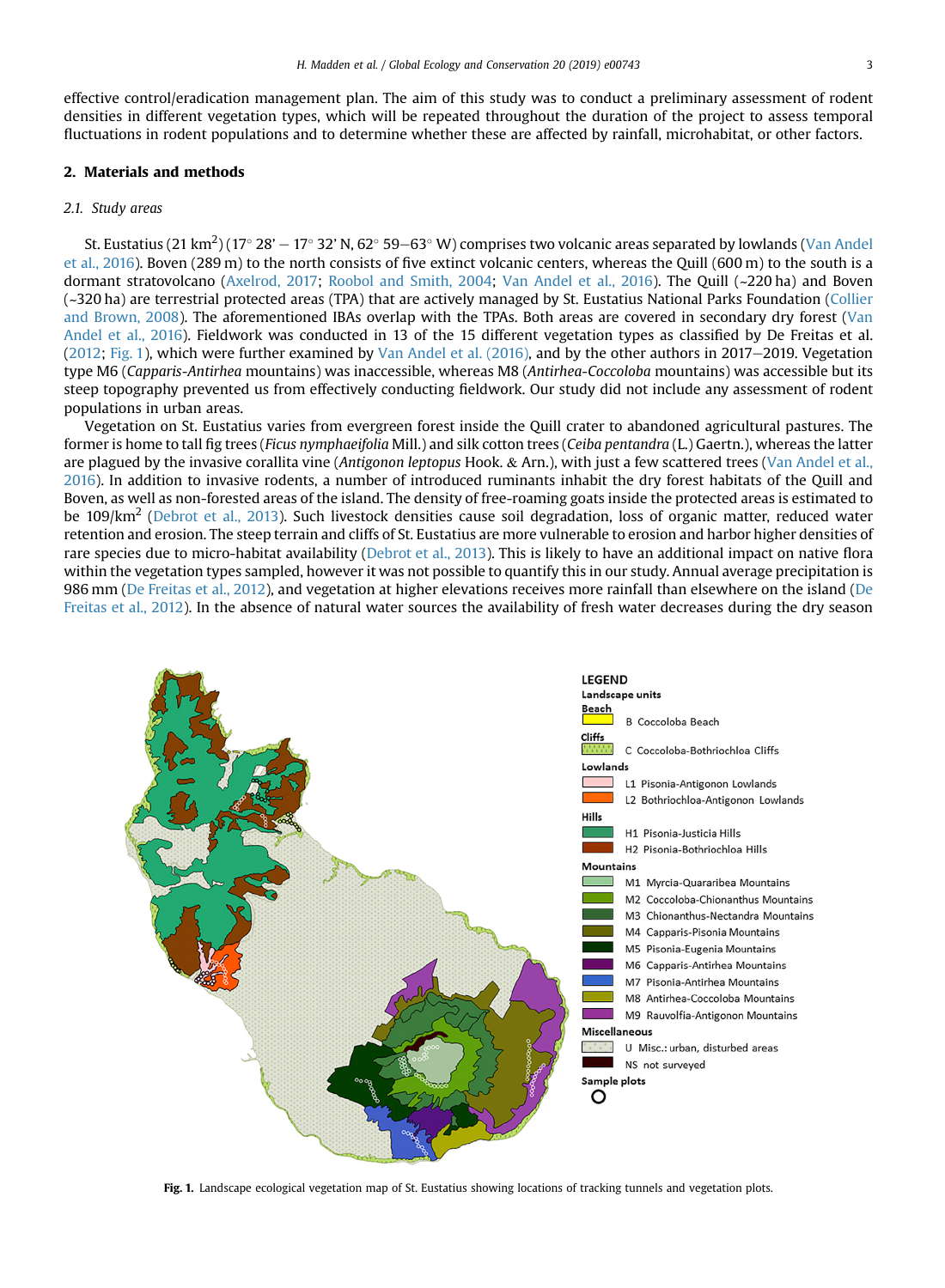[\(Madsen and Shine, 1999\)](#page-8-0), however rodents are known to obtain water through the consumption of plant material or rainwater droplets [\(Shiels et al., 2014](#page-9-0)) and do not appear to rely on a constant water source ([Shiels and de Arellano,](#page-9-0) [2018](#page-9-0)). This makes them perfectly adapted to surviving in dry forest and semi-arid environments such as those found on St. Eustatius.

#### 2.2. Tracking tunnels

In order to determine the relative abundance of invasive rodent species, data were collected in all accessible vegetation types between July 2017 and February 2018, but not immediately following the passing of Hurricanes Irma and Maria in September 2017. Ten footprint tracking cards were placed in each vegetation type at 50-meter intervals, baited with peanut butter, and tracked over three consecutive nights ([Mills et al., 1991;](#page-8-0) [Brown et al., 1996](#page-7-0); [Brown et al.,](#page-7-0) [1996,](#page-7-0) [1996;](#page-7-0) [Ogden and Gilbert, 2009\)](#page-8-0). Black Trakka™ (Black Trakka, Warkworth, New Zealand) ink cards were used, followed by homemade cards using masking tape and a mixture of oil and powder paint ([Agnew, 2009\)](#page-7-0). Tracking cards were placed on the ground and covered with a cardboard tunnel or construction of natural vegetation. Tunnels were set away from hiking trails or roads (if applicable) in the morning and checked/replaced the following morning. A total of 390 tracking tunnels were placed in 13 vegetation types (30 tunnels per vegetation type over three consecutive nights). The tracks on each tracking plate were examined and the species determined (rat, mouse, crab, lizard, insect, other, or a combination of two or more). Mouse prints were distinguished from rat prints due to their smaller size and the tendency of mice to leave multiple prints on a card. Where we were unsure of the rodent species based on the footprint, we installed a camera trap at the entrance of the tracking tunnel and examined the photos the following day. Tracking rates of plates containing the tracks of a given species are expressed as the frequency of average across three nights. For example, for one tracking tunnel that contained prints on nights 1 and 3 the average was 0.66% ([Blackwell](#page-7-0) [et al., 2002\)](#page-7-0).

## 2.3. Microhabitat

In order to determine whether rodent relative abundance was correlated with one or more microhabitat components, data were collected in a 25  $\times$  25 m plot randomly selected within all (n = 13) vegetation types except M6 and M8. In addition, data were collected in a 5  $\times$  5 m plot at each of the tracking tunnel locations ( $n = 130$ ). We combined all data to produce an average from each vegetation type. The microhabitat components were:

- 1. Elevation: A Garmin Montana 680t GPS device was used to measure elevation.
- 2. Leaf litter depth: a minimum of five measurements (one in the center and one in each corner) was taken within each plot and averaged to determine leaf litter depth ([Cox et al., 2000](#page-8-0)).
- 3. Leaf litter cover: the percentage cover of leaf litter was estimated by eye on two separate occasions and averaged [\(Cox](#page-8-0) [et al., 2000](#page-8-0)).
- 4. Number of shrubs: the number of stems standing between  $45^{\circ}$  and  $90^{\circ}$  and  $\lt 10$  cm in diameter was counted ([Van](#page-9-0) [Andel et al., 2016](#page-9-0)).
- 5. Number of shrub species: the number of shrub species was counted [\(Van Andel, 2016](#page-9-0)).
- 6. Number of tree species: the number of tree species was counted [\(Van Andel et al., 2016\)](#page-9-0).
- 7. Number of trees alive: the number of living trees was counted ([Van Andel et al., 2016\)](#page-9-0).
- 8. Canopy cover: the percentage cover of the canopy was assessed using the same method as for leaf litter cover [\(Cox et al.,](#page-8-0) [2000](#page-8-0)).
- 9. Canopy height: the maximum height of the canopy was measured with a Bushnell Elite™ rangefinder.
- 10. Slope: slope was measured with a Suunto clinometer in the center of each plot.
- 11. Local monthly rainfall data were downloaded from [http://www.seawf.com/rainhist.php#monthlyrain.](#page-9-0) Total rainfall in the month preceding the placement of each set of tracking tunnels was included in the analysis.

## 2.4. Statistical analyses

We transformed percent rodent relative abundance, percent canopy cover, and percent leaf litter cover with an arcsine square root transformation [\(Sokal and Rohlf, 1995](#page-9-0)). We performed a t-test to compare the frequency of average of rodent (rat versus mouse) tracks in the different vegetation types. We tested the relative abundance of rodents in each vegetation type using the package 'ggpubr' ([Kassambara, 2017](#page-8-0)) in R version 3.5.0 ([2018\)](#page-8-0) to determine the association between rodent relative abundance and the microhabitat components [\(Madsen and Shine, 1999;](#page-8-0) [Cox et al.,](#page-8-0) [2000;](#page-8-0) [Engeman and Whisson, 2006](#page-8-0); [Christie et al., 2017\)](#page-8-0). We used Fisher's exact tests to determine if rat, mouse, and combined rodent relative abundance, after one and two nights following activation of the tracking tunnels, differed among vegetation types. We conducted pairwise correlations between the microhabitat components. Statistical significance was based on  $P < 0.05$ .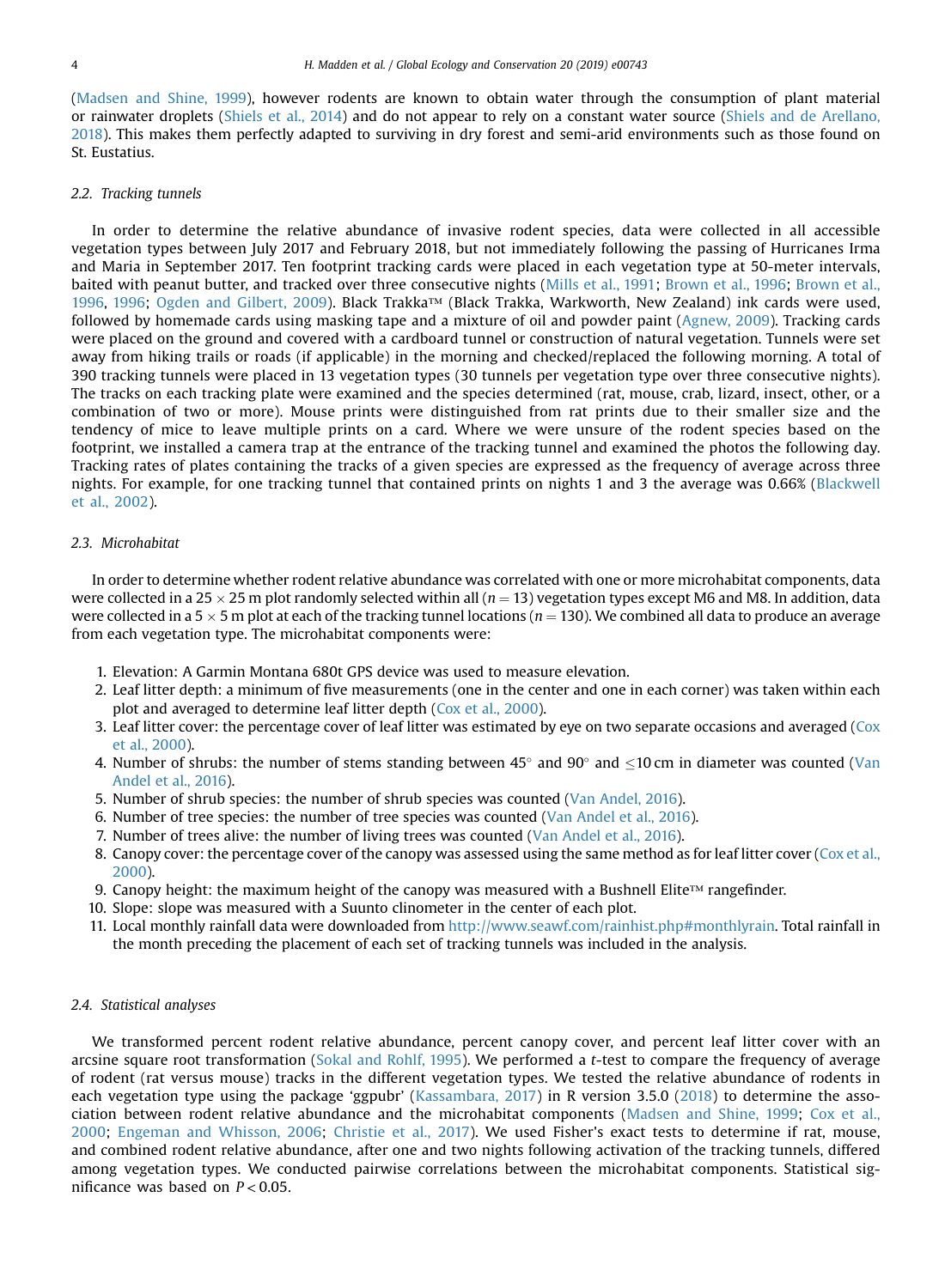### <span id="page-4-0"></span>3. Results

Tracking tunnel data (the percentage of tunnels containing the tracks of a given species, averaged over three nights) revealed rodent relative abundances from 0% to 60% in elevations ranging from sea level to 507 m (Fig. 2). Most of the cards had animal tracks, and 177 (45%) cards contained the tracks of multiple animal species. Of 390 tunnels, 151 (39%) contained rodent tracks, including 128 (33%) by black rat and 23 (6%) by house mouse; 20 tunnels contained both rat and mouse tracks. Seven tunnels in three locations had the tracking card removed. Many tunnels (43%) showed evidence of hermit crabs (Coenobita clypeatus J. C. Fabricius, 1787) or burrowing land crabs (Gecarcinus ruricola Linnaeus, 1758), lizards (15%) and insects (53%). One card in vegetation type M4 contained a cat print (Felis catus Linnaeus, 1758). The high prevalence of terrestrial crabs on St. Eustatius ([De Wilde, n.d.](#page-8-0)), which are also attracted to the lure, may have impacted rodent activity on tracking cards in some of the vegetation types sampled (see also [Witmer et al., 2007a](#page-9-0),[b\)](#page-9-0).

The highest relative abundances of rodent tracks were recorded in vegetation types M3 (55%), M5 (60%), and M7 (60%) at elevations of ~400, ~300 and ~75 m respectively, which fall both inside and outside the Quill National Park. These tunnels contained black rat tracks but no mouse tracks. More rats were detected >100 m, whereas mice were only recorded <100 m. Both house mouse and rat tracks were detected in vegetation types L2 and M9, at elevations of  $\sim$ 10,  $\sim$ 75 and  $\sim$ 55 m respectively. One vegetation type, M4, detected only house mice and no rats. No mouse tracks were detected in the other vegetation types.

There was a significant difference within vegetation types for the frequency of traps containing rat versus mouse tracks  $(t = 4.2, P = <0.01)$ . There was no significant difference for the frequency of cards containing rodent tracks; this pattern was observed for tunnels checked after one night ( $P = 0.99$ ;  $n = 13$  vegetation types) and 2 nights ( $P = 0.99$ ;  $n = 13$ ) following tracking tunnel activation. Several of the habitat variables were significantly correlated with each other [\(Table 1](#page-5-0)). In particular, elevation and canopy height showed significant collinearity with most of the covariates. There was a significant correlation between rodent relative abundance and the number of tree species ( $r = 0.59$ ,  $P = 0.03$ ; [Fig. 3](#page-5-0)), but not between elevation, number of living trees, number of shrubs, rainfall, canopy cover, canopy height, leaf litter cover, leaf litter depth, or slope ([Table 2\)](#page-5-0).

#### 4. Conclusions

#### 4.1. Rodent presence and distribution

Thanks to the plasticity of their foraging behavior and their opportunistic characteristics, invasive rodents can persist in a variety of climates and habitats [\(Galef, 2003](#page-8-0)). The presence of invasive black rat in all elevations and all but one vegetation type sampled, including the terrestrial protected areas, was confirmed through the use of tracking tunnels. Our results are consistent with previous observations that this species is a generalist with respect to the use of rural areas ([Cox et al., 2000](#page-8-0); [Christie et al., 2017\)](#page-8-0). House mice were detected in three, and both rats and mice were detected in two vegetation types. Rodent relative abundance was significantly correlated with the number of tree species, but not with elevation, canopy cover,



Fig. 2. Relative abundance (%) of black rats (rattus rattus) and house mice (Mus musculus) in rural areas on St. Eustatius based on tracking tunnel data.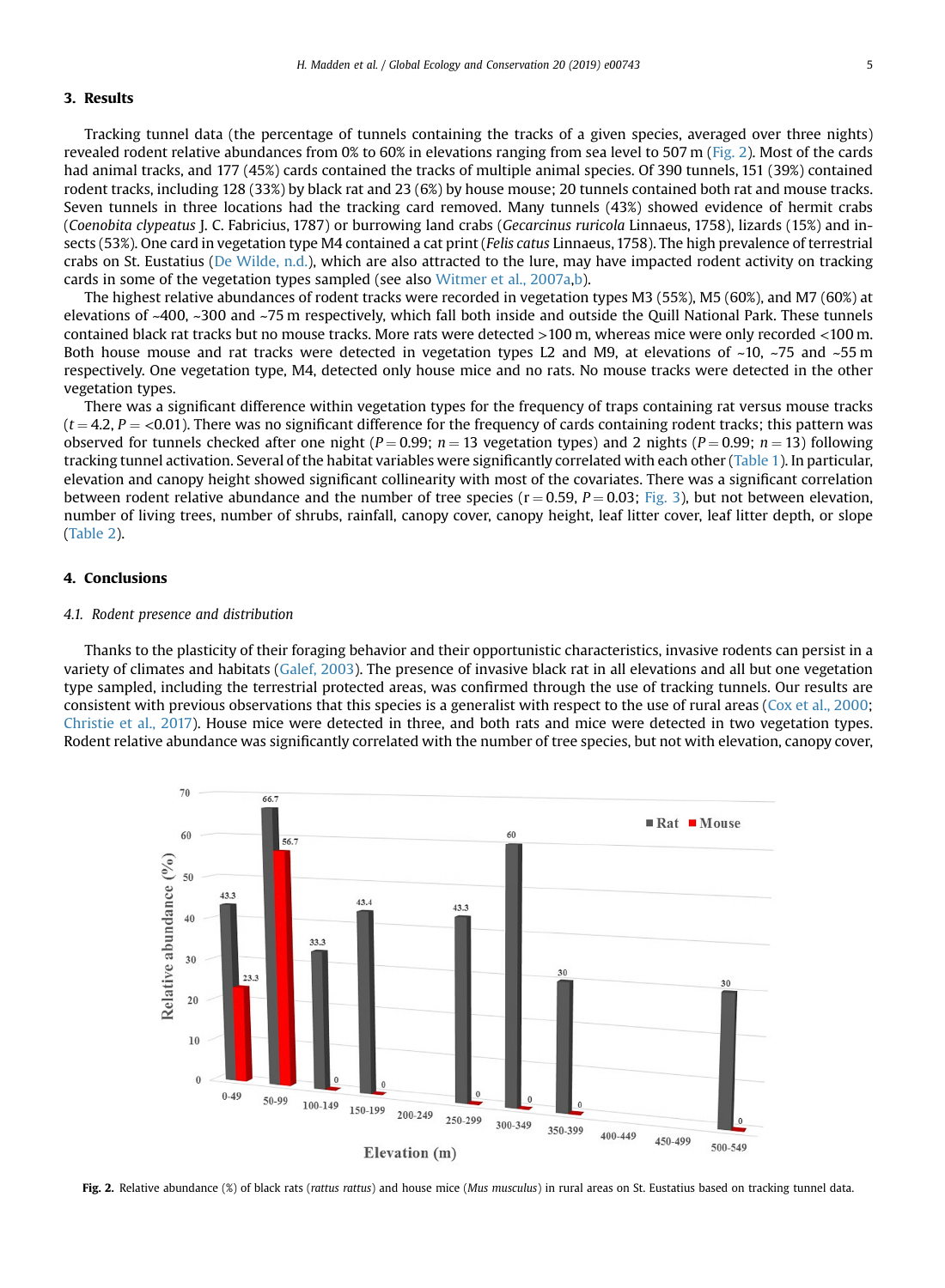#### <span id="page-5-0"></span>Table 1

Pairwise correlation between habitat variables on St. Eustatius.

|                     | Elevation       | Leaf litter<br>cover                                                                     | Leaf litter<br>depth                    | No. shrubs   | No. shrub<br>species             | No. trees<br>alive | No. tree<br>species                  | Canopy<br>cover | Canopy<br>height          |
|---------------------|-----------------|------------------------------------------------------------------------------------------|-----------------------------------------|--------------|----------------------------------|--------------------|--------------------------------------|-----------------|---------------------------|
| Leaf litter cover   | 0.61(0.03)      |                                                                                          |                                         |              |                                  |                    |                                      |                 |                           |
| Leaf litter depth   | 0.77            | $0.52$ ( $< 0.01$ )                                                                      |                                         |              |                                  |                    |                                      |                 |                           |
|                     | ( <b>0.01</b> ) |                                                                                          |                                         |              |                                  |                    |                                      |                 |                           |
| No. of shrubs       | 0.54(0.06)      | 0.47(0.11)                                                                               | 0.43(0.14)                              |              |                                  |                    |                                      |                 |                           |
| No. of shrub        | 0.57(0.04)      | 0.64(0.02)                                                                               | 0.37(0.22)                              | 0.47(0.11)   |                                  |                    |                                      |                 |                           |
| species             |                 |                                                                                          |                                         |              |                                  |                    |                                      |                 |                           |
| No. of trees alive  | 0.48            |                                                                                          | $0.22$ ( $< 0.01$ ) $0.21$ ( $< 0.01$ ) | 0.41         | $0.09$ ( $< 0.01$ )              |                    |                                      |                 |                           |
|                     | ( <b>0.01</b> ) |                                                                                          |                                         | $\sim$ 0.01) |                                  |                    |                                      |                 |                           |
| No. of tree species |                 | $0.41 \left( \langle 0.01 \rangle 0.22 \left( \langle 0.01 \rangle 0.01 \right) \right)$ | $0.20$ (< $0.01$ )                      |              | $0.50 \, (<0.01)$ 0.18 $(<0.01)$ | $0.89$ (< $0.01$ ) |                                      |                 |                           |
| Canopy cover        | 0.81(0.01)      | 0.77(0.01)                                                                               | 0.73(0.01)                              | 0.40(0.18)   | 0.39(0.18)                       | 0.40(0.18)         | 0.25(0.42)                           |                 |                           |
| Canopy height       | 0.65            | $0.95$ ( $< 0.01$ )                                                                      | $0.52$ ( $< 0.01$ )                     | 0.45         | $0.75$ ( $< 0.01$ )              |                    | $0.17$ ( < 0.01) 0.14 ( < 0.01) 0.77 |                 |                           |
|                     | ( <b>0.01</b> ) |                                                                                          |                                         | $\leq$ 0.01) |                                  |                    |                                      | ( <b>0.01</b> ) |                           |
| Slope               | 0.31(0.30)      | $-0.23(0.43)$                                                                            | $-0.15(0.61)$                           | $-0.08$      | $-0.04(0.89)$                    | 0.07(0.81)         | 0.01(0.99)                           |                 | $-0.18(0.85) -0.18(0.55)$ |
|                     |                 |                                                                                          |                                         | (0.78)       |                                  |                    |                                      |                 |                           |

Significance levels (P-values) are given in parentheses. Bold typeface indicates significant correlation.



Fig 3. Correlation between rodent relative abundance and the number of tree species on St. Eustatius.

#### Table 2

Correlation analysis between total rodent (rats  $+$  mice) relative abundance and microhabitat components in 13 vegetation types on St. Eustatius. Bold typeface indicates significant correlation.

| Microhabitat component | Pearson correlation coefficient | $P$ -value |
|------------------------|---------------------------------|------------|
| Elevation              | 0.22                            | 0.48       |
| No. of shrubs          | 0.03                            | 0.92       |
| Leaf litter depth      | $-0.09$                         | 0.76       |
| Leaf litter cover      | 0.29                            | 0.34       |
| No. of shrub species   | 0.22                            | 0.48       |
| No. of trees alive     | 0.50                            | 0.08       |
| No. of tree species    | 0.59                            | 0.03       |
| Rainfall (mm)          | $-0.34$                         | 0.25       |
| Canopy cover           | 0.18                            | 0.56       |
| Canopy height          | 0.16                            | 0.60       |
| Slope                  | 0.13                            | 0.67       |

leaf litter cover, or the other microhabitat components. This suggests that the relative abundance of rodents is likely to increase in vegetation types with a higher diversity of trees. Other studies (e.g., [Christie et al., 2017](#page-8-0); [Cox et al., 2000](#page-8-0); [Shiels et al.,](#page-9-0) [2017](#page-9-0)) have revealed significant correlations between rodent presence and elevation, temperature, and/or leaf litter cover. Elsewhere, the home range of black rats is estimated to vary in size from 0.1 to 1 ha in all habitat types, depending on food availability and habitat quality [\(Brown et al., 1996;](#page-7-0) [King, 1990](#page-8-0); [Bell and Daltry, 2012\)](#page-7-0). The home range of mice is smaller than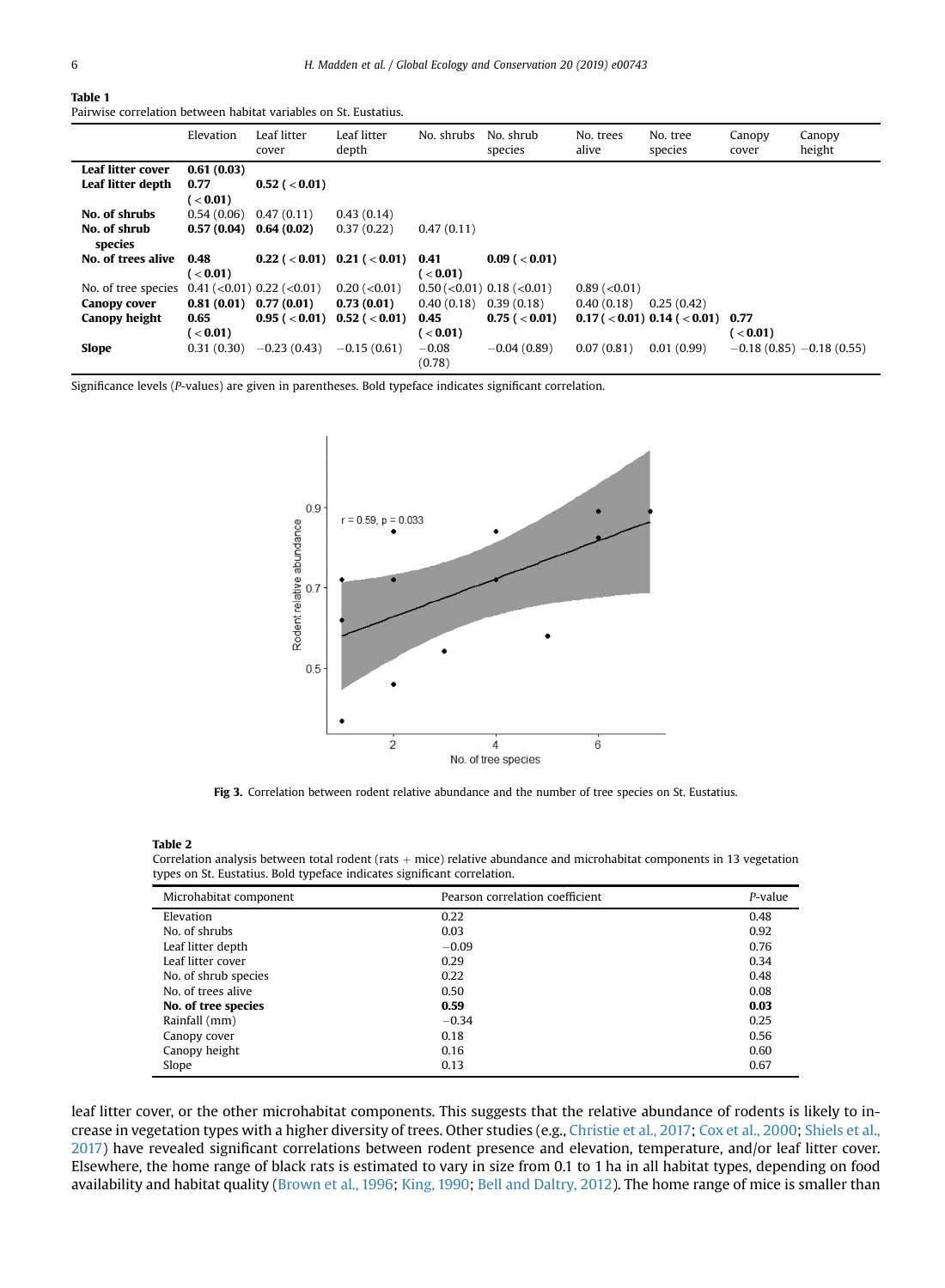that of rats ([Howald et al., 2007\)](#page-8-0), therefore placing tracking tunnels at 50-meter intervals significantly limited the risk that the same individual(s) visited multiple tunnels [\(Brown et al., 1996;](#page-7-0) [Witmer et al., 2007a,b\)](#page-9-0).

Tracking tunnels in vegetation type M4 (Capparis-Pisonia mountains) detected mice but not rats. This area of forest on the lower, dry outer slopes of the south side of the Quill is dominated by Quadrella cynophallophora (L.) Hutch., Ficus citrifolia Mill. and Citharexylum spinosum L. and has a lower floristic diversity, density and canopy height than other forest areas on the wetter eastern and northeastern slopes of the Quill ([Van Andel et al., 2016](#page-9-0)). Both mouse and rat tracks were detected in vegetation types L2 (Bothriochloa-Antigonon lowlands) and M9 (Rauvolfia-Antigonon mountains). L2 is characterized by an abundance of two invasive flora species: corallita (Antigonon leptopus) and Leucaena leucocephala (Lam.) de Wit ([Van Andel](#page-9-0) [et al., 2016](#page-9-0)). M9 is a heavily grazed, disturbed shrubland, characterized by low floristic diversity, a carpet of corallita, and patches of Acacia trees (Vachellia sp.) [\(Van Andel et al., 2016\)](#page-9-0). In all three areas, signs of mice were found on more tracking plates than rats [\(Fig. 2](#page-4-0)) and the microhabitat consisted of shallow leaf litter (<1 cm), low canopy cover (<35%), and low elevation (<80 m). A study by [Cox et al. \(2000\)](#page-8-0) in New Zealand concluded that Rattus rattus occupies forest areas rather than open or scrub habitats, and that their preferred microhabitats comprise a deep leaf litter cover and dense understory with numerous vertical stems. Similarly, a study by [Shiels et al. \(2017\)](#page-9-0) on Maui revealed that rats overwhelmingly prefer forest habitats over open grasslands. The results of our preliminary assessment are therefore consistent with these observations. Mice, on the other hand, persist in open agricultural and natural habitats where there are few or no competitors ([Pocock et al.,](#page-8-0) [2004](#page-8-0)), which is also consistent with [Shiels et al. \(2017\)](#page-9-0) and our own data.

#### 4.2. Elevation

Fewer rat tracks were detected at lower elevations, with the exception of vegetation type C (Coccoloba  $-$  Bothriochloa cliffs). This area is characterized by steep cliffs with some areas of rubble and loose soil. The vegetation is dominated by Coccoloba uvifera (L.) L. and has a low diversity of shrubs [\(De Freitas et al., 2012](#page-8-0)). Tracking tunnels were placed in this vegetation type at low elevation (~28 m) on the northwest coast due to its significance as a nesting site for tropicbirds. The presence of tropicbirds could account for higher rodent relative abundance than may otherwise be found in this vegetation type, since black rats have been documented predating the eggs of this species ([Chan, 2013;](#page-8-0) [Madden, 2015](#page-8-0); [Boeken, 2016](#page-7-0)). For this reason, and due to the relatively high relative abundance of rats (43.3%), the area was selected as a treatment site within the wider scope of the rodent control project. We recorded 60% rat relative abundance at a relatively low elevation  $(-51 \text{ m})$  in vegetation type M7 (Pisonia – Antirhea mountains), which according to [De Freitas et al. \(2012\)](#page-8-0) is characterized by a low, open shrub layer with a sometimes dense tree layer of up to six meters. This could account for a higher rat relative abundance than might otherwise be expected at this elevation. Tracking cards in all vegetation types sampled within the Quill and Boven National Parks detected black rats at densities of between 30% and 55%. No signs of mice were detected in these areas. The difference for the frequency of traps containing rat versus mouse tracks within vegetation types is to be expected given that some vegetation types only occur at higher elevations.

#### 4.3. Conservation implications

The Quill National Park is a designated IBA due to its importance as a habitat for a number of restricted-range, forestdependent species, such as bridled quail-dove (Geotrygon mystacea Temminck, 1811), purple-throated carib (Eulampis jugularis Linnaeus, 1766), scaly-breasted thrasher (Margarops fuscus Statius Muller, 1776), and Lesser Antillean bullfinch (Loxigilla noctis Linnaeus, 1766) [\(Collier and Brown, 2008](#page-8-0); [Geelhoed et al., 2013](#page-8-0)). Black rat tracks were recorded in differing densities at various elevations within the TPAs, whose presence in the parks can result in detrimental impacts on native biota ([Samaniego-Herrera, 2014](#page-9-0); [Shiels et al., 2013](#page-9-0)). Examples of successful eradication projects in the region on small, uninhabited islets include Anguilla's Dog Island ([Bright et al., 2014](#page-7-0)) and Redonda ([Daltry and Bell, 2018](#page-8-0)). Many more challenges exist on an inhabited island such as St. Eustatius, whereby stakeholder participation and support play a crucial role ([Oppel et al., 2011](#page-8-0); [Glen et al., 2013](#page-8-0)). Moreover, unless effective biosecurity regulations are in place and strictly implemented the risk of reinvasion is high. Currently such measures are lacking on St. Eustatius. We note that the failure rate of rat eradication projects in the tropics (16.1%) is significantly higher than outside the tropics (6.3%; [Russell and Holmes, 2015](#page-9-0)).

High numbers of terrestrial crabs (see [Witmer et al., 2007a,b\)](#page-9-0) may have inhibited rodent activity on the tracking cards in some vegetation types. Crabs, which are not susceptible to most anticoagulant rodenticides, have been responsible for rodent eradication failure in the tropics due to their consumption of rodenticide bait or interference with bait stations ([Campbell](#page-8-0) [et al., 2015](#page-8-0); [Holmes et al., 2015](#page-8-0)). Anticoagulant rodenticide can persist in crab tissue for at least 56 days [\(Primus et al.,](#page-8-0) [2006](#page-8-0)) and present a secondary exposure pathway for other animals, including humans [\(Wegmann et al., 2012\)](#page-9-0). 'Essence' compounds such as cinnamon, anise, nutmeg, spearmint, clove, pennyroyal, orange, and lemon could be tested as chemical crab deterrents when implementing rodenticide treatment under the wider scope of this project in the future ([Campbell et al.,](#page-8-0) [2015](#page-8-0)).

#### 4.4. Limitations

In September 2017, category 5 hurricanes Irma and Maria passed to the north and south of St. Eustatius respectively. Whilst urban areas were not severely impacted, hurricane force winds of up to 150 mph caused extensive defoliation of vegetation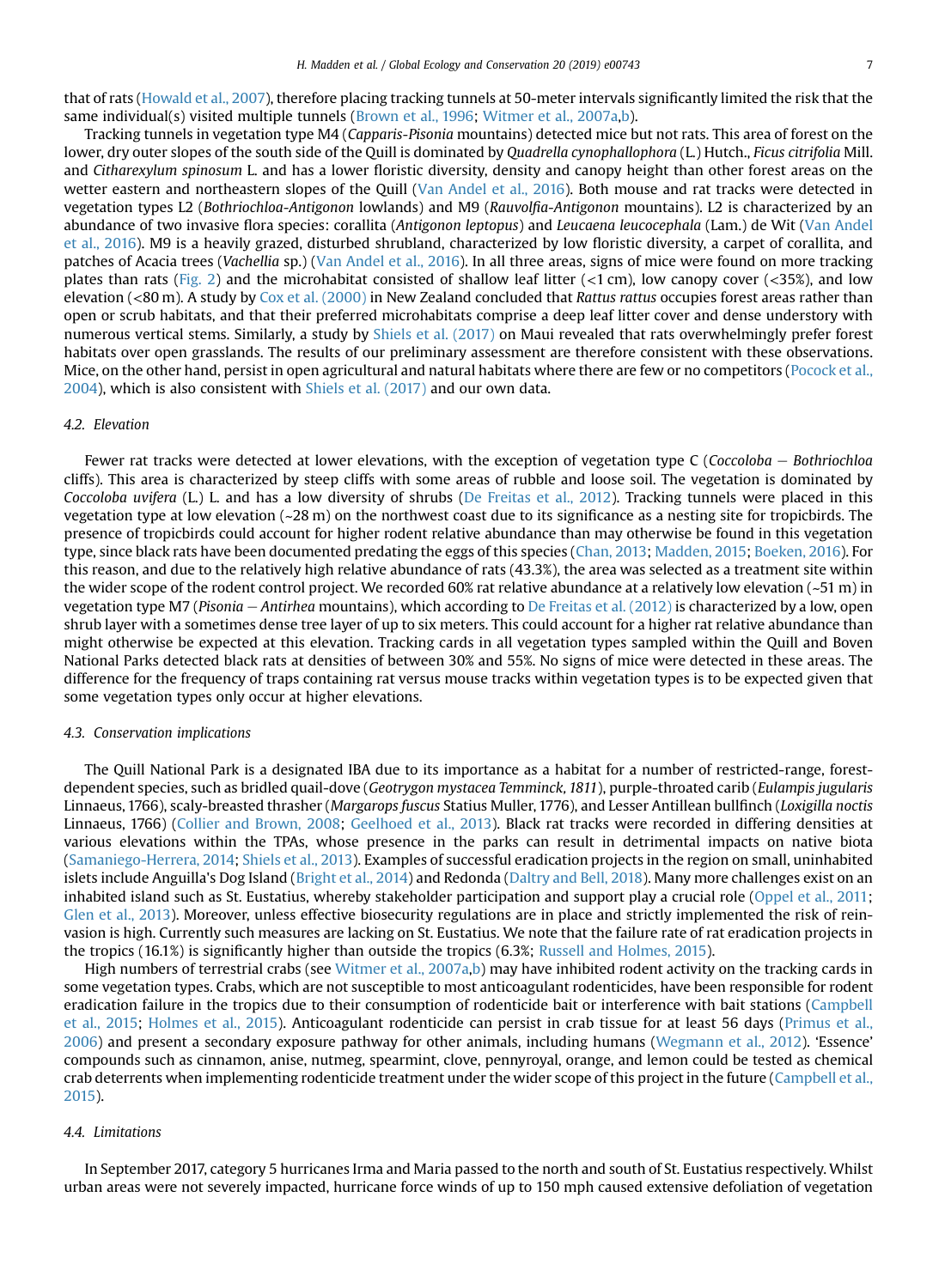<span id="page-7-0"></span>across the outer slopes and crater of the Quill, as well as Boven, with 93% of trees showing signs of severe (>75%) defoliation [\(Eppinga and Pucko, 2018\)](#page-8-0). Rodent populations are thought to decrease significantly immediately following hurricane impact but recover quickly thanks to post-hurricane food supplies ([Tapia-Palacios et al., 2017](#page-9-0)). Our tracking tunnel study took place over seven months. Tracking tunnels were deployed in five vegetation types pre-hurricane and seven post-hurricane. Fieldwork was constrained by hurricane impacts as well as limited staff capacity. Whilst it was desirable to test the influence of two major hurricanes on rodent populations, we were unable to deploy tracking tunnels in rural areas for a period of two months following impact due to inaccessibility. Based on additional tracking tunnel data collected quarterly in 2018 and 2019 (Madden, unpubl. data), however, we are of the opinion that rodent populations recovered and stabilized by the beginning of 2018.

#### 4.5. Discussion

Many studies on the relationship between rodent populations and resource availability are limited in temporal scope and populations may fluctuate based on trophic structure and dynamics, resource limitation, and precipitation [\(Ernest et al.,](#page-8-0) [2000\)](#page-8-0). Rat dynamics on tropical islands are primarily driven by bottom-up effects with summer high densities associated with seasonal pulses of rainfall, but these vary according to the context-specific characteristics of each island ([Ringler et al.,](#page-9-0) [2014](#page-9-0)). The results of this study provide an initial assessment of invasive rodent presence and distribution in 13 vegetation types on a small, inhabited Caribbean island. Our study demonstrates that rodents are present in all vegetation types and at all elevations sampled on St. Eustatius. Black rats were the most common rodent, present in 12 of the 13 vegetation types sampled and detected in 33% of all tracking tunnels deployed. Mice were present in three vegetation types and detected in 6% of all tunnels deployed. We found a significant correlation between tree diversity and rodent relative abundance. Overall our results concur with other studies that rats favor forest environments, whereas mice typically occupy open habitats at lower elevations (e.g., [Cox et al., 2000](#page-8-0); [Pocock et al., 2004;](#page-8-0) [Shiels et al., 2017;](#page-9-0) [Shiels and de Arellano, 2018](#page-9-0)). Contrary to studies on other tropical islands ([Shiels et al., 2017](#page-9-0); [Shiels and de Arellano, 2018\)](#page-9-0), rodent relative abundance on St. Eustatius does not appear to be strongly associated with elevation, although this may be due to the island's small size and limited altitudinal range  $(0 - 600 \,\mathrm{m})$ .

Our study did not include any assessment of rodent populations in urban areas, where rats and mice are also present. Fluctuations in relative abundance within the same vegetation types will be measured throughout the duration of the rodent control project in an effort to understand how these may be affected by changes in precipitation, vegetation, and thus availability of food. The results of this preliminary assessment can be used by local government and park management authorities to develop policies and conservation strategies in order to manage invasive rodents in rural areas, which are likely to have detrimental impacts on indigenous biota. Our study highlights the need for research into the effects of invasive rodents on native species ([Shiels and Ramírez de Arellano, 2018](#page-9-0)) on St. Eustatius, both inside and outside the protected areas.

#### Acknowledgements

This work was funded by the Netherlands Ministry of Agriculture, Nature and Food Quality under the Nature Fund (Natuurgeld), grant number 1300023642. Permission to conduct fieldwork in the terrestrial protected areas and Pilot Hill was granted by St. Eustatius National Parks Foundation and NuStar Energy L.P. respectively. We extend our gratitude to Elizabeth Bell of Wildlife Management International Ltd. for her guidance and expert advice. We thank James Russell and one anonymous reviewer for providing valuable feedback on an earlier version of this manuscript.

#### References

[Abdelkrim, J., Pascal, M., Samadi, S., 2005. Island colonization and founder effects: the invasion of the Guadeloupe islands by ship rats \(](http://refhub.elsevier.com/S2351-9894(19)30275-6/sref1)Rattus rattus). Mol. [Ecol. 14 \(10\), 2923](http://refhub.elsevier.com/S2351-9894(19)30275-6/sref1)-[2931.](http://refhub.elsevier.com/S2351-9894(19)30275-6/sref1)

[Agnew, W., 2009. What Made These Tracks. A Guide to Assist in Interpreting the Tracks of Small Mammals, Lizards and Insects, vol. 3.](http://refhub.elsevier.com/S2351-9894(19)30275-6/sref2)

Angel, A., Wanless, R.M., Cooper, J., 2009. Review of impacts of the introduced house mouse on islands in the Southern Ocean: are mice equivalent to rats? Biol. Invasions 11 (7), 1743-1754. <https://doi.org/10.1007/s10530-008-9401-4>.

[Atkinson, I.A.E., 1985. The spread of commensal species of Rattus to oceanic islands and their effects on island avifaunas. In: Moors, P.J. \(Ed.\), Conservation of](http://refhub.elsevier.com/S2351-9894(19)30275-6/sref81) [island birds, pp. 35](http://refhub.elsevier.com/S2351-9894(19)30275-6/sref81)-[81. International Council for Bird Preservation Technical Publication No. 3, Cambridge.](http://refhub.elsevier.com/S2351-9894(19)30275-6/sref81)

[Axelrod, F.S., 2017. A Systematic Vademecum to the Vascular Plants of Sint Eustatius. BRIT Press](http://refhub.elsevier.com/S2351-9894(19)30275-6/sref4).

[Bell, E., Daltry, J., 2012. Feasibility Study for the Eradication of Black Rats Rattus Rattus from Redonda, with New Observations on the Island's Biodiversity](http://refhub.elsevier.com/S2351-9894(19)30275-6/sref5) [and Ecology.](http://refhub.elsevier.com/S2351-9894(19)30275-6/sref5)

[Blackwell, G.L., Potter, M.A., McLennan, J.A., 2002. Rodent density indices from tracking tunnels, snap-traps and Fenn traps: do they tell the same story? N. Z.](http://refhub.elsevier.com/S2351-9894(19)30275-6/sref6) I. Ecol. 43-[51.](http://refhub.elsevier.com/S2351-9894(19)30275-6/sref6)

[Boeken, M., 2016. Breeding success of red-billed tropicbirds Phaethon aethereus on the caribbean island of Saba. Ardea 104 \(3\), 263](http://refhub.elsevier.com/S2351-9894(19)30275-6/sref7)-[271.](http://refhub.elsevier.com/S2351-9894(19)30275-6/sref7)

[Borroto-P](http://refhub.elsevier.com/S2351-9894(19)30275-6/sref8)á[ez, R., Woods, C.A., 2012. Status and Impact of Introduced Mammals in the West Indies.](http://refhub.elsevier.com/S2351-9894(19)30275-6/sref8) Terrestrial Mammals Of the West Indies: Contributions, pp.  $241 - 257$  $241 - 257$ .

[Brace, S., Turvey, S.T., Weksler, M., Hoogland, M.L., Barnes, I., 2015. Unexpected evolutionary diversity in a recently extinct Caribbean mammal radiation.](http://refhub.elsevier.com/S2351-9894(19)30275-6/sref9) [Proc. R. Soc. Biol. Sci. 282, 20142371, 1807.](http://refhub.elsevier.com/S2351-9894(19)30275-6/sref9)

[Bright, J.A., Soanes, L.M., Mukhida, F., Brown, R., Millett, J., 2014. Seabird surveys on Dog Island, Anguilla, following eradication of black rats](http://refhub.elsevier.com/S2351-9894(19)30275-6/sref10) find a globally [important population of Red-billed Tropicbirds \(Phaethon aethereus\). J. Caribb. Ornithol. 27, 1](http://refhub.elsevier.com/S2351-9894(19)30275-6/sref10)-[8.](http://refhub.elsevier.com/S2351-9894(19)30275-6/sref10)

[Brown, K.P., Moller, H., Innes, J., Alterio, N., 1996. Short communication - calibration of tunnel tracking rates to estimate relative abundance of ship rats](http://refhub.elsevier.com/S2351-9894(19)30275-6/sref11) (Rattus Rattus) and mice (Mus Musculus) in a New Zealand forest.

[Caughley, G., 1977. Analysis of Vertebrate Populations \(No. 04; QH352, C3.](http://refhub.elsevier.com/S2351-9894(19)30275-6/sref12)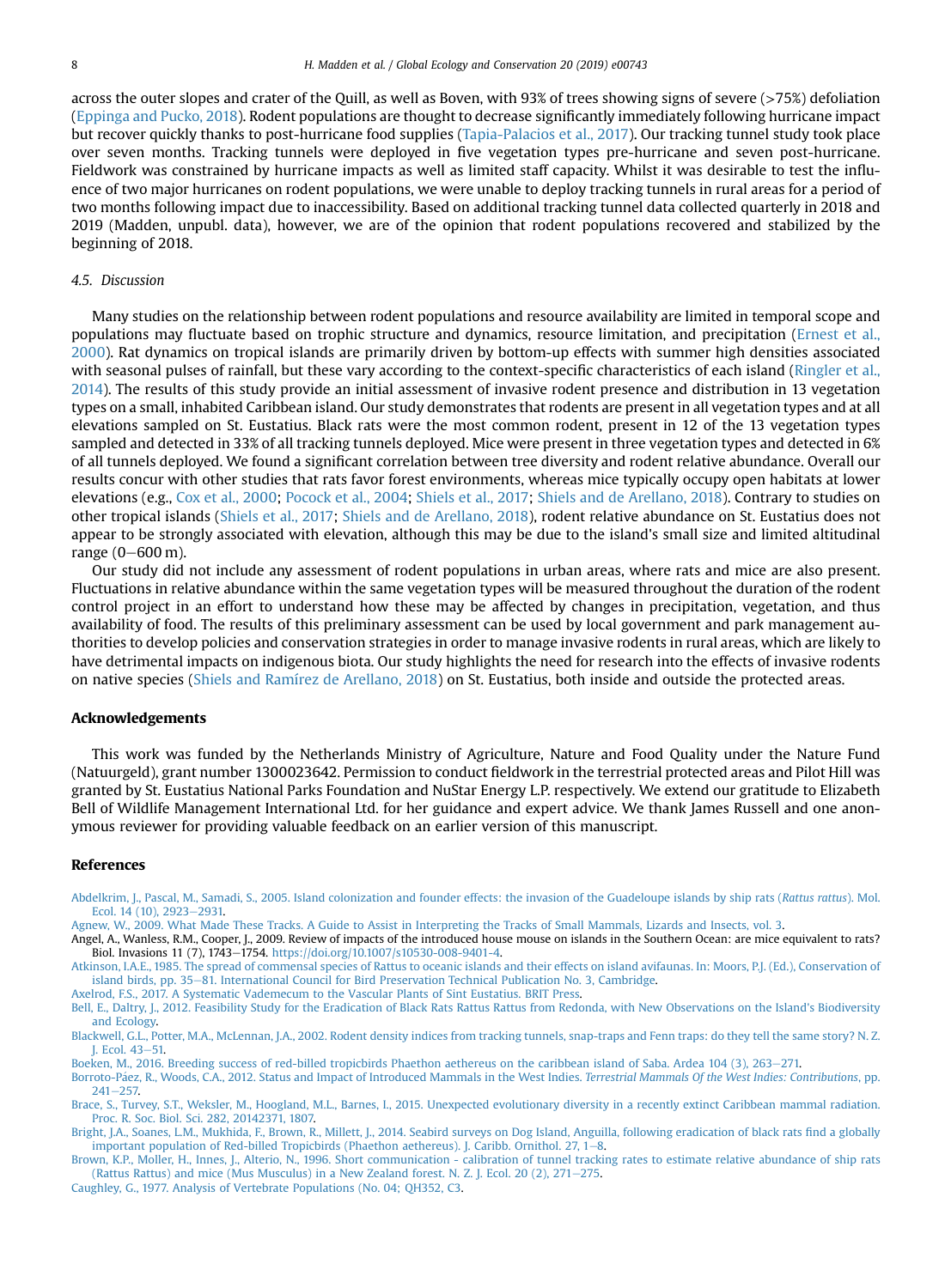- <span id="page-8-0"></span>Campbell, K.J., Beek, J., Eason, C.T., Glen, A.S., Godwin, J., Gould, F., Holmes, N.D., Howald, G.R., Madden, F.M., Ponder, J.B., Threadgill, D.W., 2015. The next generation of rodent eradications: innovative technologies and tools to improve species specificity and increase their feasibility on islands. In: Biological Conservation, vol. 185. Elsevier Ltd, pp. 47–58. [https://doi.org/10.1016/j.biocon.2014.10.016.](https://doi.org/10.1016/j.biocon.2014.10.016)
- Caut, S., Casanovas, J.G., Virgos, E., Lozano, J., Witmer, G.W., Courchamp, F., 2007. Rats dying for mice: modelling the competitor release effect. Austral Ecol. 32 (8), 858-868. [https://doi.org/10.1111/j.1442-9993.2007.01770.x.](https://doi.org/10.1111/j.1442-9993.2007.01770.x)
- Centraal Bureau voor de Statistiek (CBS), 2013. Groei Bevolking Caribisch Nederland Door Immigratie. Webmagazine accessed. [http://www.cbs.nl/nl-NL/](http://www.cbs.nl/nl-NL/menu/themas/bevolking/publicaties/artikelen/archief/2013/2013-3917-wm.htm) [menu/themas/bevolking/publicaties/artikelen/archief/2013/2013-3917-wm.htm.](http://www.cbs.nl/nl-NL/menu/themas/bevolking/publicaties/artikelen/archief/2013/2013-3917-wm.htm) (Accessed 28 May 2018).

[Chan, C.J., 2013. Interactions between Invasive Mammals and Their Effects on Red-Billed Tropicbird \(](http://refhub.elsevier.com/S2351-9894(19)30275-6/sref16)Phaethon aethereus) Nesting Productivity.

- Choquenot, D., Ruscoe, W.A., 2000. Mouse population eruptions in New Zealand forests: the role of population density and seedfall. J. Anim. Ecol. 69 (6), 1058-1070. [https://doi.org/10.1046/j.1365-2656.2000.00462.x.](https://doi.org/10.1046/j.1365-2656.2000.00462.x)
- Christie, J.E., Wilson, P.R., Taylor, R.H., Elliott, G., 2017. How elevation affects ship rat (Rattus rattus) capture patterns, Mt misery, New Zealand. N. Z. J. Ecol. 41 (1), 113-119. [https://doi.org/10.20417/nzjecol.41.16.](https://doi.org/10.20417/nzjecol.41.16)
- [Collier, N., Brown, A., 2008. St Eustatius. In: Wege, D.C., Anadon-Irizarry, V. \(Eds.\), Important Bird Areas in the Caribbean: Key Sites for Conservation. BirdLife](http://refhub.elsevier.com/S2351-9894(19)30275-6/sref19) [International \(BirdLife Conservation Series 15\), Cambridge, UK, pp. 268](http://refhub.elsevier.com/S2351-9894(19)30275-6/sref19)-[271.](http://refhub.elsevier.com/S2351-9894(19)30275-6/sref19)
- Courchamp, F., Langlais, M., Sugihara, G., 2000. Rabbits killing birds: modelling the hyperpredation process. J. Anim. Ecol. 69 (1), 154-164. [https://doi.org/](https://doi.org/10.1046/j.1365-2656.2000.00383.x) [10.1046/j.1365-2656.2000.00383.x.](https://doi.org/10.1046/j.1365-2656.2000.00383.x)
- [Courchamp, F., Chapuis, J.-L., Pascal, M., 2003. Mammals invaders on islands: impact, control and control impact. Biol. Rev. 78 \(3\), 347](http://refhub.elsevier.com/S2351-9894(19)30275-6/sref21)-[383](http://refhub.elsevier.com/S2351-9894(19)30275-6/sref21).
- Cox, M.P.G., Dickman, C.R., Cox, W.G., 2000. Use of habitat by the black rat (Rattus rattus) at north head, New south Wales: an observational and experimental study. Austral Ecol. 25 (4), 375-385. [https://doi.org/10.1111/j.1442-9993.2000.tb00043.x.](https://doi.org/10.1111/j.1442-9993.2000.tb00043.x)
- Daltry, J., Bell, E., 2018. Can Brodifacoum Save Endangered Species? Recent Experiences from the West Indies. Outlooks on Pest Management, pp. 80-85. <https://doi.org/10.1564/v29>.
- [De Freitas, J.A., Rojer, A.C., Nijhof, B.S.J., Debrot, A.O., 2012. A landscape ecological vegetation map of sint Eustatius \(lesser Antilles\).](http://refhub.elsevier.com/S2351-9894(19)30275-6/sref24)
- De Wilde, P.A.W.J., N.d. Studies on the Fauna of Curacao and Other Caribbean Islands: No. 144 on the Ecology of Coenobita Clypeatus in Curacao.
- [Debrot, A.O., Hazenbosch, J.C.J., Piontek, S., Kraft, C., van Belle, J., Strijkstra, A., 2013. Roaming Livestock Distribution, Densities and Population Estimates for](http://refhub.elsevier.com/S2351-9894(19)30275-6/sref26) [St. Eustatius, 2013](http://refhub.elsevier.com/S2351-9894(19)30275-6/sref26).
- Duron, Q., Shiels, A.B., Vidal, E., 2017. Control of invasive rats on islands and priorities for future action. Conserv. Biol. 31 (4), 761-771. [https://doi.org/10.](https://doi.org/10.1111/cobi.12885) [1111/cobi.12885](https://doi.org/10.1111/cobi.12885).
- Engeman, R., Whisson, D., 2006. Using a general indexing paradigm to monitor rodent populations. Int. Biodeterior. Biodegrad. 58 (1), 2-8. [https://doi.org/](https://doi.org/10.1016/j.ibiod.2006.03.004) [10.1016/j.ibiod.2006.03.004.](https://doi.org/10.1016/j.ibiod.2006.03.004)
- [Eppinga, M.B., Pucko, C.A., 2018. The impact of hurricanes Irma and Maria on the forest ecosystems of Saba and St. Eustatius, northern caribbean. Biotropica](http://refhub.elsevier.com/S2351-9894(19)30275-6/sref29)  $1 - 30.$  $1 - 30.$  $1 - 30.$
- [Ernest, S.K.M., Brown, J.H., Parmenter, R.R., 2000. Rodents, plants, and precipitation: spatial and temporal dynamics of consumers and resources.](http://refhub.elsevier.com/S2351-9894(19)30275-6/sref30) Oikos 88  $(3), 470 - 482$  $(3), 470 - 482$
- [French, N.R., Maza, B.G., Hill, H.O., Aschwanden, A.P., Kaaz, H.W., 1974. A population study of irradiated desert rodents. Ecol. Monogr. 44 \(1\), 45](http://refhub.elsevier.com/S2351-9894(19)30275-6/sref31)-[72.](http://refhub.elsevier.com/S2351-9894(19)30275-6/sref31)
- Galef, B.G., 2003. Traditional" foraging behaviors of brown and black rats (Rattus norvegicus and Rattus rattus[\). In: Fragaszy, D.M., Perry, S. \(Eds.\), The Biology](http://refhub.elsevier.com/S2351-9894(19)30275-6/sref32) [of Traditions: Models and Evidence, The Biology of Traditions: Models and Evidence. Cambridge University Press, Cambridge, UK, pp. 159](http://refhub.elsevier.com/S2351-9894(19)30275-6/sref32)–[186, 2003,](http://refhub.elsevier.com/S2351-9894(19)30275-6/sref32) [159](http://refhub.elsevier.com/S2351-9894(19)30275-6/sref32)-[186](http://refhub.elsevier.com/S2351-9894(19)30275-6/sref32)
- [Geelhoed, S.C.V., Debrot, A.O., Ligon, J.C., Madden, H., Verdaat, J.P., Williams, S.R., Wulf, K., 2013. Important bird areas in the Caribbean Netherlands.](http://refhub.elsevier.com/S2351-9894(19)30275-6/sref33)
- Gilbert, B.S., Krebs, C.J., 1981. Effects of extra food on Peromyscus and Clethrionomys [populations in the southern Yukon. Oecologia 51 \(3\), 326](http://refhub.elsevier.com/S2351-9894(19)30275-6/sref34)-[331.](http://refhub.elsevier.com/S2351-9894(19)30275-6/sref34)
- Glen, A.S., Atkinson, R., Campbell, K.J., Hagen, E., Holmes, N.D., Keitt, B.S., Parkes, J.P., Saunders, A., Sawyer, J., Torres, H., 2013. Eradicating multiple invasive species on inhabited islands: the next big step in island restoration? Biol. Invasions 15 (12), 2589-2603. [https://doi.org/10.1007/s10530-013-0495-y.](https://doi.org/10.1007/s10530-013-0495-y)
- [Harper, G.A., Bunbury, N., 2015. Invasive rats on tropical islands: their population biology and impacts on native species. Glob. Ecol. Conserv. 3, 607](http://refhub.elsevier.com/S2351-9894(19)30275-6/sref36)-[627.](http://refhub.elsevier.com/S2351-9894(19)30275-6/sref36) [Hilton, G.M., Cuthbert, R.J., 2010. The catastrophic impact of invasive mammalian predators on birds of the UK Overseas Territories: a review and synthesis.](http://refhub.elsevier.com/S2351-9894(19)30275-6/sref37) [Ibis 152 \(3\), 443](http://refhub.elsevier.com/S2351-9894(19)30275-6/sref37)-[458](http://refhub.elsevier.com/S2351-9894(19)30275-6/sref37).
- Holmes, N.D., Griffiths, R., Pott, M., Alifano, A., Will, D., Wegmann, A.S., Russell, J.C., 2015. Factors Associated with Rodent Eradication Failure. Biological Conservation, vol. 185. Elsevier Ltd, pp. 8-16. https://doi.org/10.1016/j.biocon.2014.12.018
- Howald, G., Donlan, C.J., Galván, J.P., Russell, J.C., Parkes, J., Samaniego, A., Wang, Y., Veitch, D., Genovesi, P., Pascal, M., Saunders, A., 2007. Invasive rodent eradication on islands. Conserv. Biol. 21 (5), 1258-1268. <https://doi.org/10.1111/j.1523-1739.2007.00755.x>.
- [Innes, J.G., 1990. Ship rat. In: King, C.M. \(Ed.\), The Handbook of New Zealand Mammals. Oxford University Press, Auckland, N.Z, pp. 206](http://refhub.elsevier.com/S2351-9894(19)30275-6/sref40)-[225, 600](http://refhub.elsevier.com/S2351-9894(19)30275-6/sref40).
- Innes, J., Warburton, B., Williams, D., Speed, H., Bradfield, P., 1995. Large-scale poisoning of ship rats (Rattus Rattus) in indigenous forests of the north island, New Zealand. N. Z. J. Ecol. 19 (1), 5-17. <https://doi.org/10.2307/24053665>.
- [Kairo, M., Ali, B., Cheesman, O., Haysom, K., Murphy, S., 2003. Invasive Species Threats in the Caribbean Region.](http://refhub.elsevier.com/S2351-9894(19)30275-6/sref42) Invasive Species Threats in the Caribbean Region. [Report To the Nature Conservancy.](http://refhub.elsevier.com/S2351-9894(19)30275-6/sref42) Curepe, Trinidad & [Tobago. CAB International](http://refhub.elsevier.com/S2351-9894(19)30275-6/sref42).
- Kassambara, A., 2017. Ggpubr: 'ggplot2' based publication ready plots. R package version 0.1.6. [https://CRAN.R-project.org/package](https://CRAN.R-project.org/package=ggpubr)=[ggpubr.](https://CRAN.R-project.org/package=ggpubr)
- [King, C.M., 1990. The Handbook of New Zealand Mammals. Oxford University Press, Auckland, New Zealand.](http://refhub.elsevier.com/S2351-9894(19)30275-6/sref44)
- King, C.M., Innes, J.G., Flux, M., Kimberley, M.O., Leathwick, J.R., Williams, D.S., 1996. Distribution and abundance of small mammals in relation to habitat in pureora forest park. N. Z. J. Ecol. 20 (2), 215-240. <https://doi.org/10.2307/1381670>.
- [Madden, H., 2015. Breeding success of red-billed tropicbirds at pilot Hill. Year St. Eustatius 3, 2014-2015](http://refhub.elsevier.com/S2351-9894(19)30275-6/sref46).
- Madsen, T., Shine, R., 1999. Rainfall and rats: climatically-driven dynamics of a tropical rodent population. Austral Ecol. 24 (1), 80-89. [https://doi.org/10.](https://doi.org/10.1046/j.1442-9993.1999.00948.x) [1046/j.1442-9993.1999.00948.x.](https://doi.org/10.1046/j.1442-9993.1999.00948.x)
- Mills, J., Ellis, B., McKee, K., Maiztegui, J., Childs, J., 1991. Habitat associations and relative densities of rodent populations in cultivated areas of Central Argentina. J. Mammal. 72 (3), 470-479. <https://doi.org/10.2307/1382129>.
- [Murphy, E.C., Robbins, L., Young, J.B., Dowding, J.E., 1999. Secondary poisoning of stoats after an aerial 1080 poison operation in pureora forest, New Zealand.](http://refhub.elsevier.com/S2351-9894(19)30275-6/sref49) [N. Z. J. Ecol. 23 \(2\), 175](http://refhub.elsevier.com/S2351-9894(19)30275-6/sref49)-[182.](http://refhub.elsevier.com/S2351-9894(19)30275-6/sref49)
- Ogden, J., Gilbert, J., 2009. Prospects for the eradication of rats from a large inhabited island: community based ecosystem studies on great barrier island, New Zealand. Biol. Invasions 11 (7), 1705-1717. <https://doi.org/10.1007/s10530-008-9398-8>.
- Oppel, S., Beaven, B.M., Bolton, M., Vickery, J., Bodey, T.W., 2011. Eradication of invasive mammals on islands inhabited by humans and domestic animals. Conserv. Biol. 25 (2), 232-240. <https://doi.org/10.1111/j.1523-1739.2010.01601.x>.
- [Pedersen, S.C., Larsen, P.A., Westra, S.A., van Norren, E., Overman, W., Kwiecinski, G.G., Genoways, H.H., 2018. Bats of Sint Eustatius, Caribbean Netherlands.](http://refhub.elsevier.com/S2351-9894(19)30275-6/sref52) [Occasional Papers. Museum of Texas Tech University, p. 353.](http://refhub.elsevier.com/S2351-9894(19)30275-6/sref52)
- [Petryszyn, Y., 1982. Population Dynamics of Nocturnal Desert Rodents: a Nine-Year Study. University of Arizona, Tucson](http://refhub.elsevier.com/S2351-9894(19)30275-6/sref53).
- Pocock, M.J.O., Searle, J.B., White, P.C.L., 2004. Adaptations of animals to commensal habitats: population dynamics of house mice Mus musculus domesticus on farms. J. Anim. Ecol. 73, 878-888. <https://doi.org/10.1111/j.0021-8790.2004.00863.x>.
- [Pollock, K.H., Nichols, J.D., Brownie, C., Hines, J.E., 1990. Statistical inference for capture-recapture experiments. Wildl. Monogr. 107, 3](http://refhub.elsevier.com/S2351-9894(19)30275-6/sref55)-[97.](http://refhub.elsevier.com/S2351-9894(19)30275-6/sref55)
- Price, M.V., Waser, N.M., 1984. On the relative abundance of species: postfi[re changes in a coastal sage scrub rodent community. Ecology 65 \(4\), 1161](http://refhub.elsevier.com/S2351-9894(19)30275-6/sref56)-[1169.](http://refhub.elsevier.com/S2351-9894(19)30275-6/sref56) [Primus, T.M., Goodall, M.A., Graves, S.F., 2006. Analysis of Brodifacoum in Crab Tissues](http://refhub.elsevier.com/S2351-9894(19)30275-6/sref57) - [Baiting Operation Palmyra Atoll, 05](http://refhub.elsevier.com/S2351-9894(19)30275-6/sref57)-[058/2. USDA-APHIS National](http://refhub.elsevier.com/S2351-9894(19)30275-6/sref57) [Wildlife Research Center, p. 26.](http://refhub.elsevier.com/S2351-9894(19)30275-6/sref57)
- R Core Team, 2018. R: A Language and Environment for Statistical Computing. R Foundation for Statistical Computing, Vienna, Austria. URL. [https://www.R](https://www.R-project.org/)[project.org/.](https://www.R-project.org/)